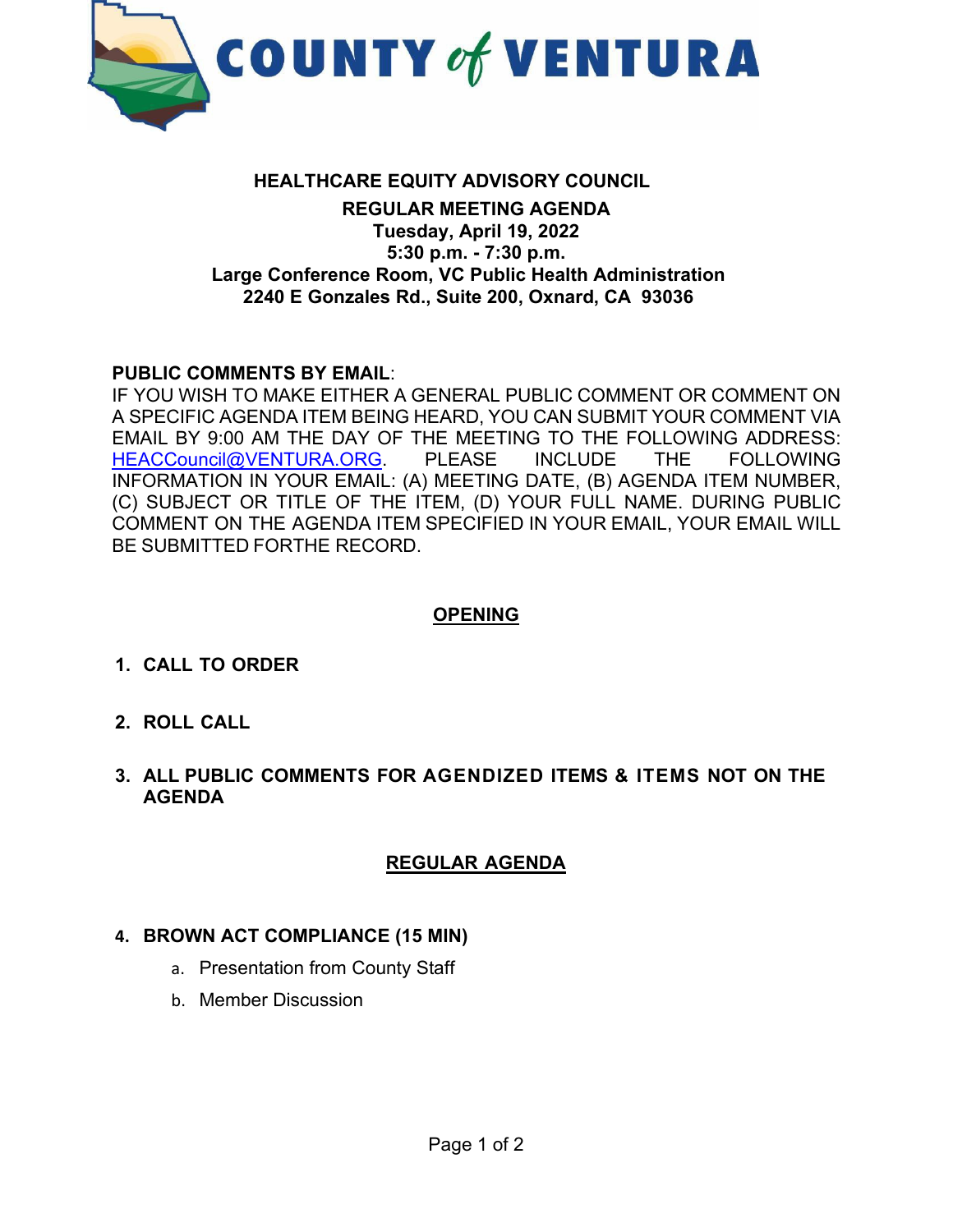

### **5. APPROVAL OF CHARTER (30 min)**

- a. Presentation by Erik Cho
- b. Member Discussion
- c. Motion for Approval

### **6. NOMINATION OF OFFICERS (15 min)**

- a. Call for Nominations
- b. Member Discussion
- c. Motion for Approval

### **7. MEMBER COMMENTS AND CALL FOR FUTURE AGENDA ITEM(S) (15 MIN.)**

- a. Council member comments, updates, and discussion
- b. Upcoming meetings of the HEAC scheduled for the third Tuesday of the Month – Next Meeting: May 17, 2022
- c. Agenda Setting

### **8. ADJOURN**

Materials related to an item on this Agenda submitted after distribution of the agenda packet are available for public inspection on the Ventura County HEAC website: [Healthcare Equity Advisory Council \(vchca.org\)](https://vchca.org/heac) subject to staff's ability to post the documents prior to the meeting.

Persons who require accommodation for any audio, visual or other disability in order to review an agenda, or to participate in a meeting of the Ventura County Public Safety Racial Equity Advisory Group per the American Disabilities Act (ADA), may obtain assistance by requesting such accommodation in writing addressed to the County Executive Office, 800 South Victoria Avenue, Ventura, CA 93009-1740 or telephonically by emailing to HEACCouncil@ventura.org. Any such request for accommodation should be made at least 48 hours prior to the scheduled meeting for which assistance is requested.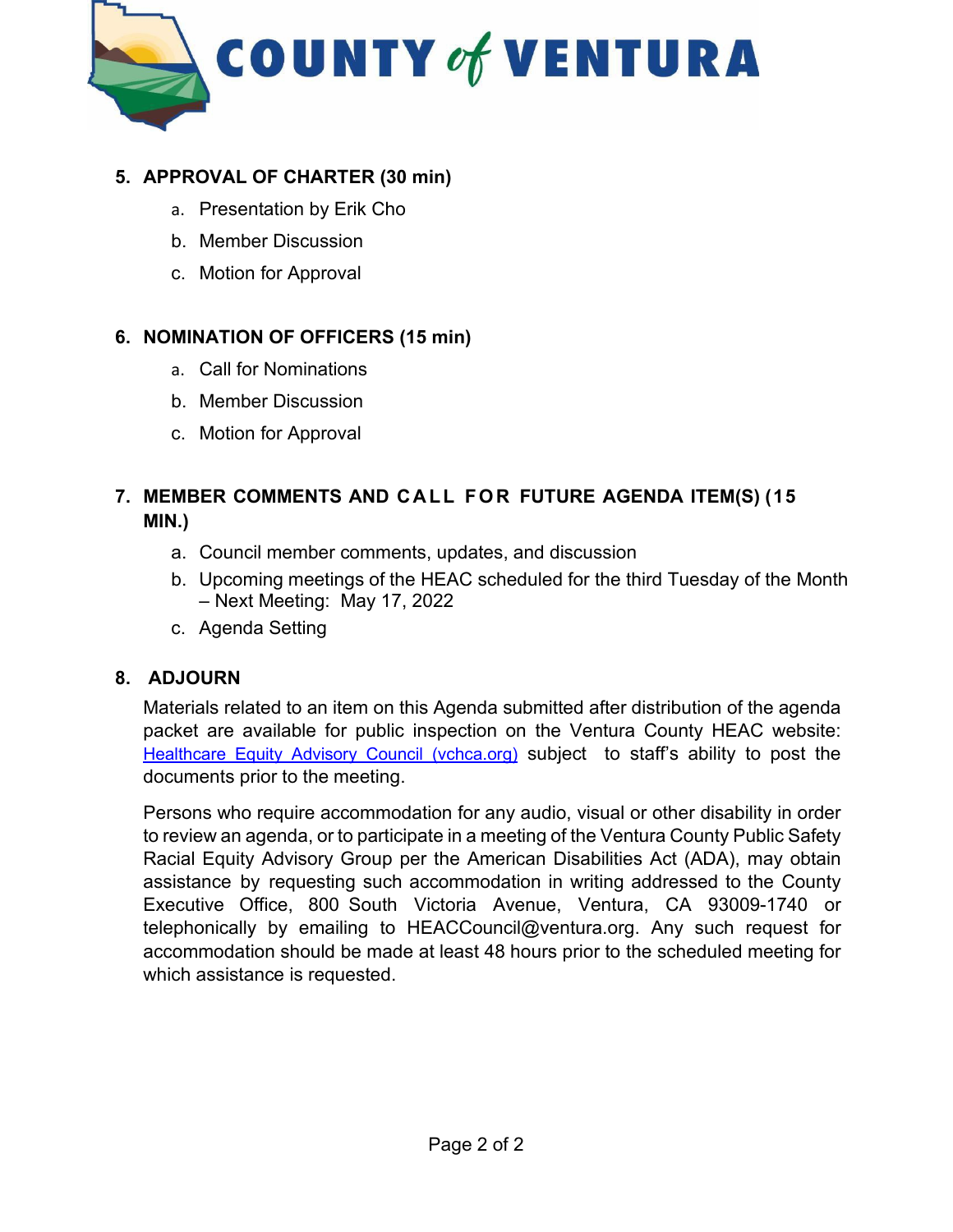

# **BROWN ACT**

*HEALTHCARE EQUITY ADVISORY COUNCIL*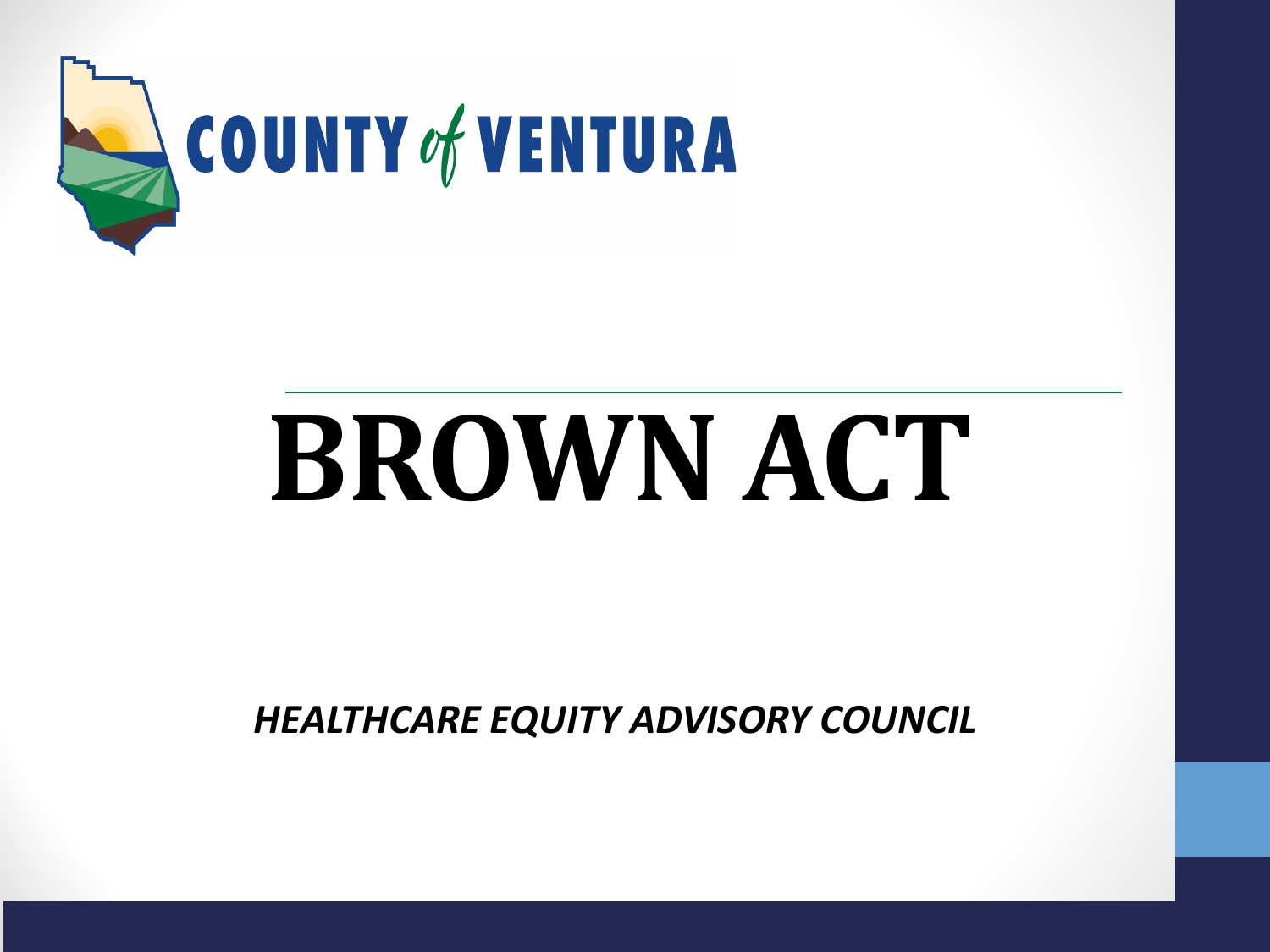### **Purpose of the Brown Act**

To ensure that almost all aspects of the decision-making process of legislative bodies are conducted in public and open to public scrutiny.

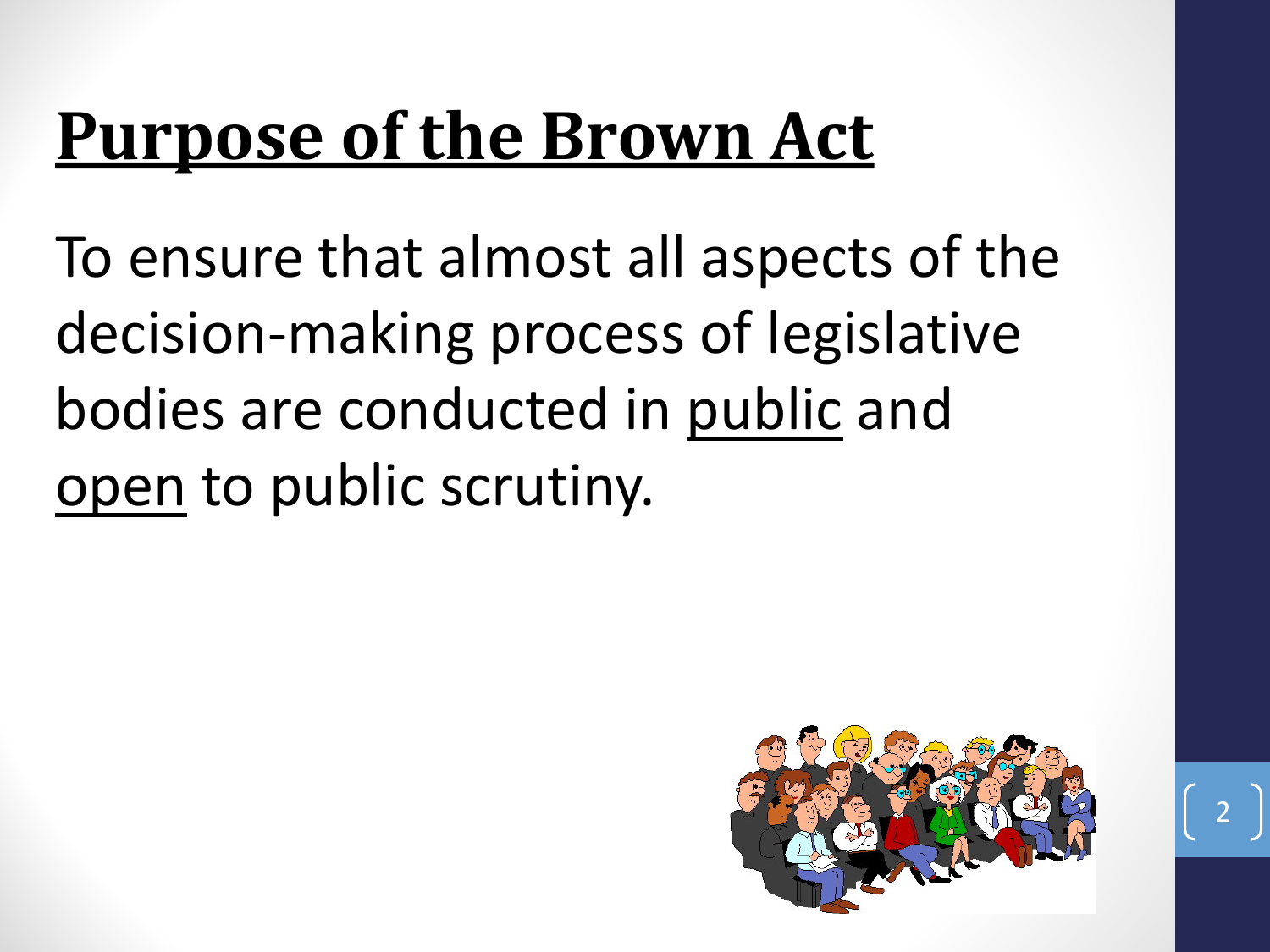### **Key Principles of Brown Act**

- It's the public's business
- Public only trusts a process it can see

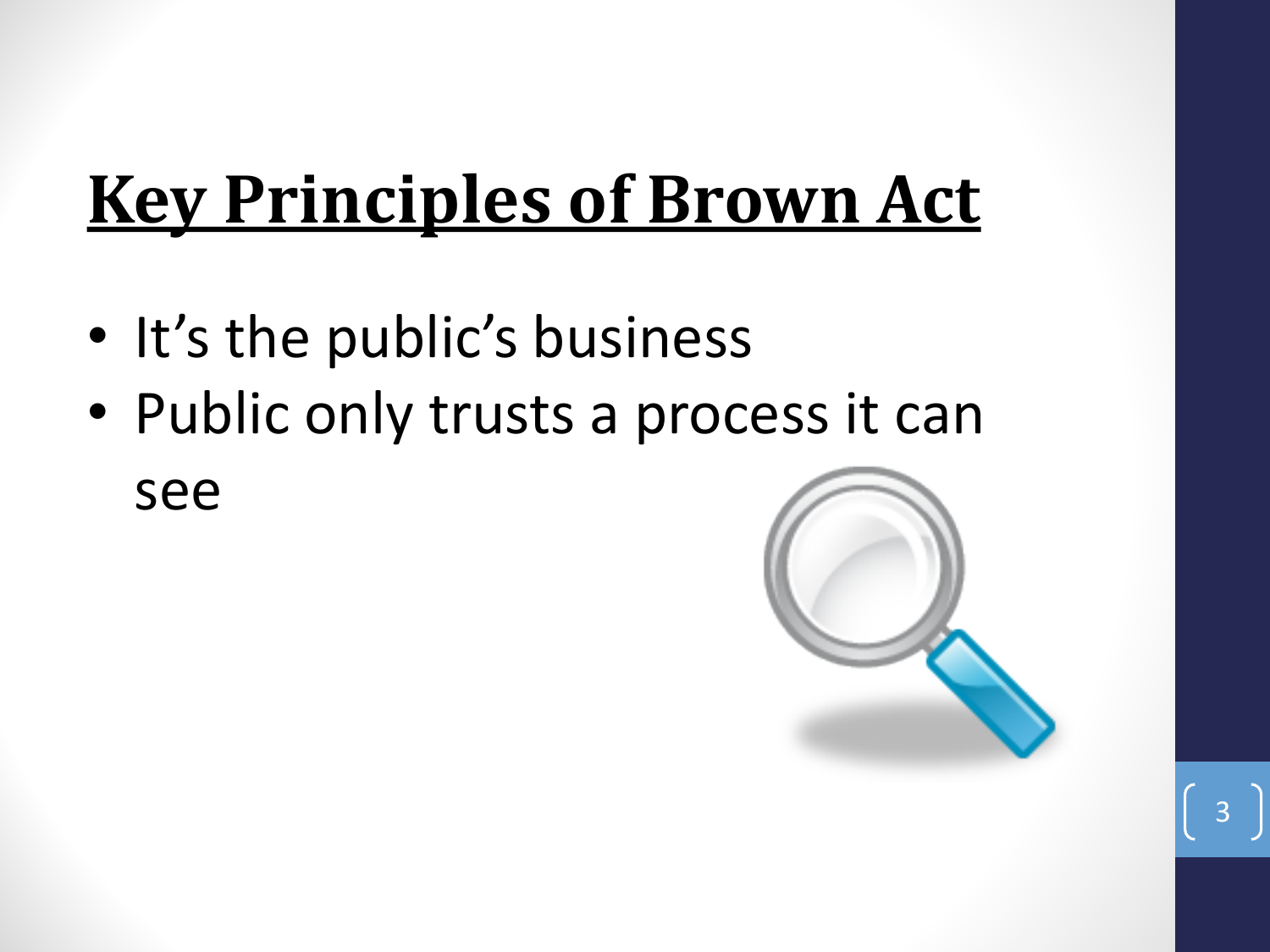### **Transparency Rules**

- Conduct business in open and publicized meetings
- Allow public to participate in meetings



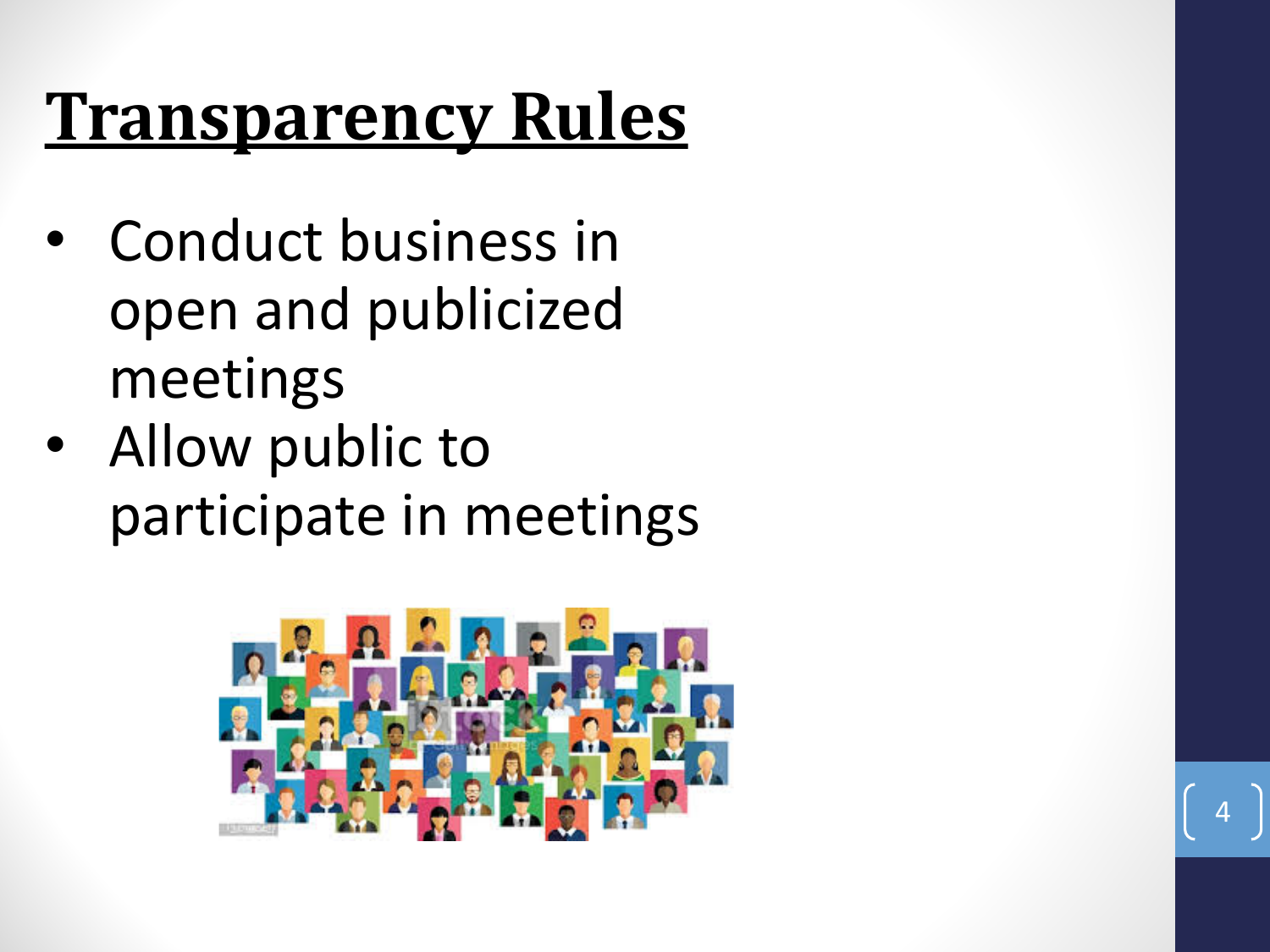### **Brown Act**



All meetings of the legislative body shall be open and public and all persons shall be permitted to attend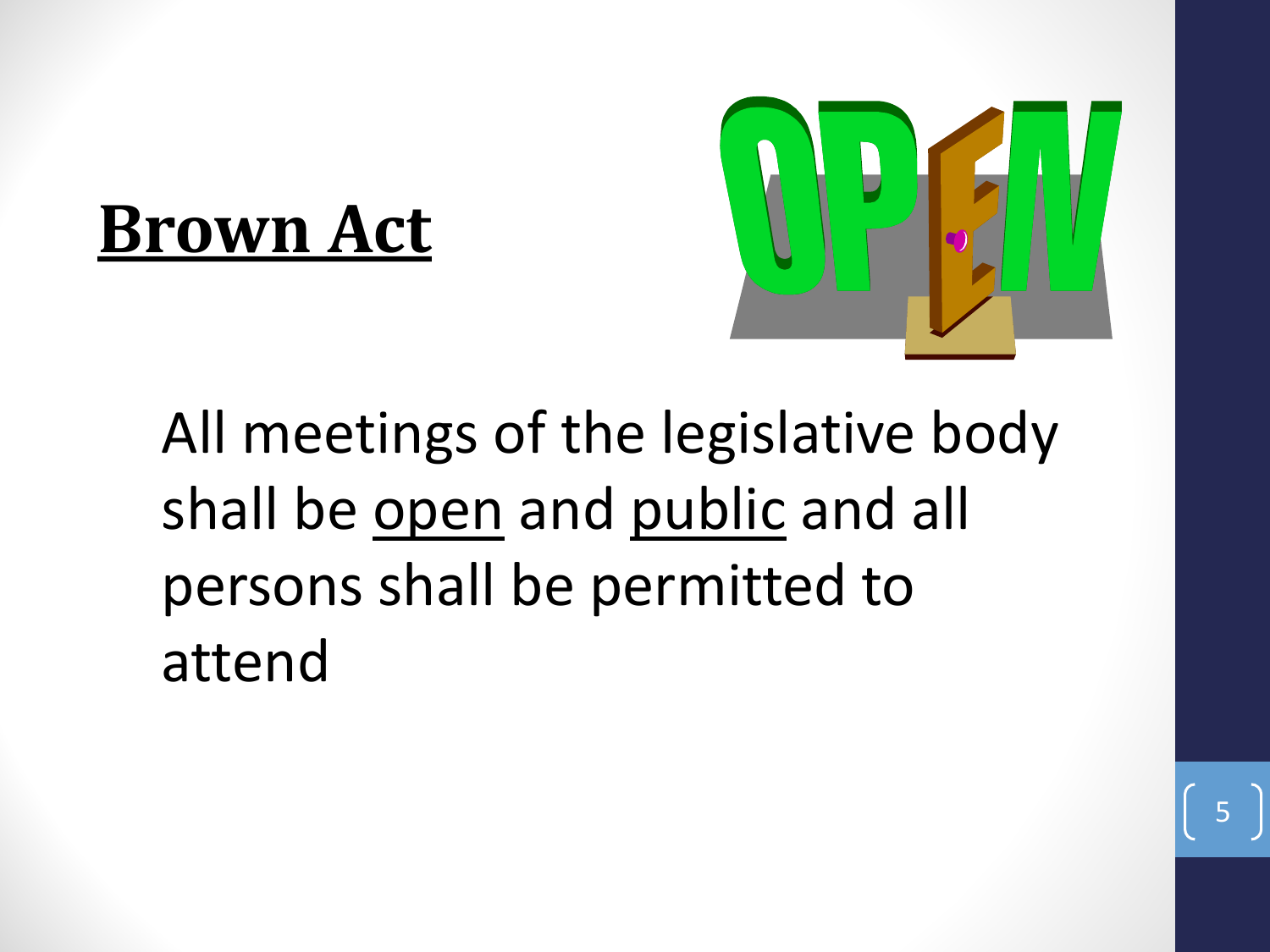### **Brown Act**

What is a meeting?



- A majority of members at the same time and location to hear, discuss, deliberate, or take action on any matter under body's jurisdiction.
- No action needs to be taken for a meeting

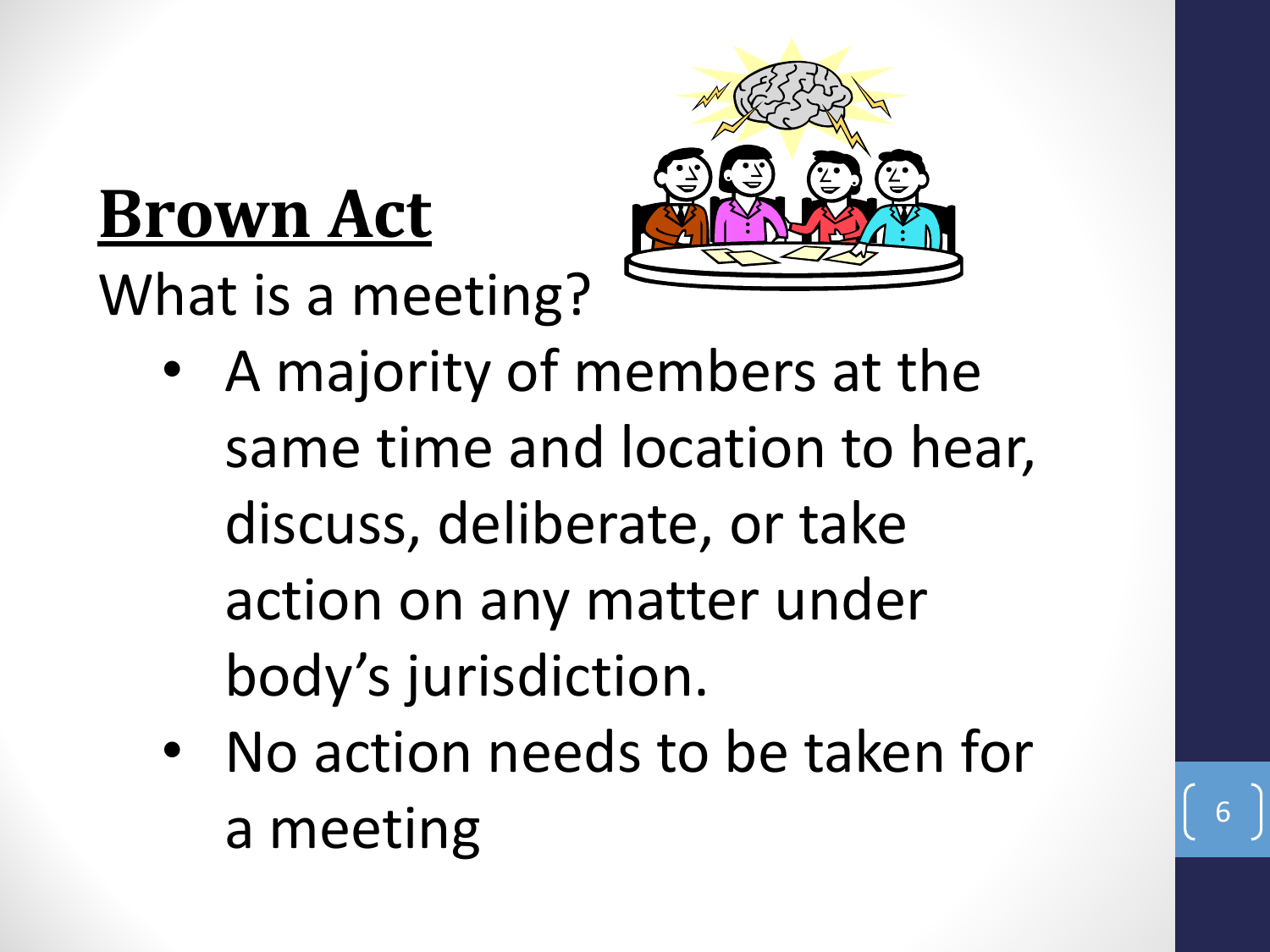### **Brown Act – Meeting Exceptions**

- Individual contacts
- Community meetings, seminars or similar gatherings which are open to public
- Purely social or ceremonial occasions
- Attendance at meetings with other bodies such as County Board of **Supervisors**
- **BUT** if majority of HEAC discusses business at ANY event or function would be an unauthorized meeting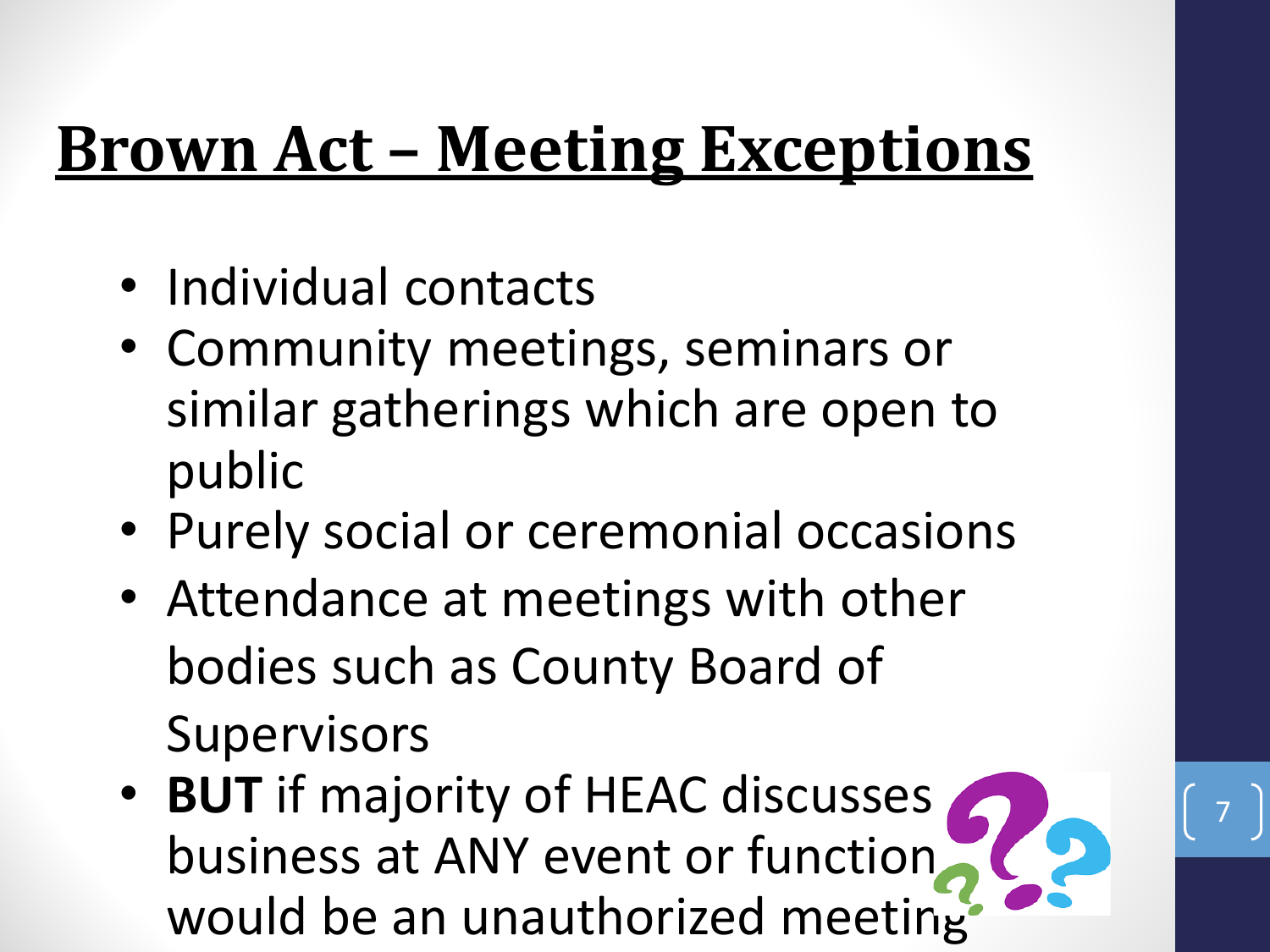## **Serial Meetings Are Illegal**

- A series of communications, direct or indirect, each of which involves less than a quorum of the legislative body, but when taken as a whole, involves a majority of the members.
- The members discuss, deliberate, or take action on an issue through personal intermediaries, emails phone calls, letters, written proposals, or other method. 8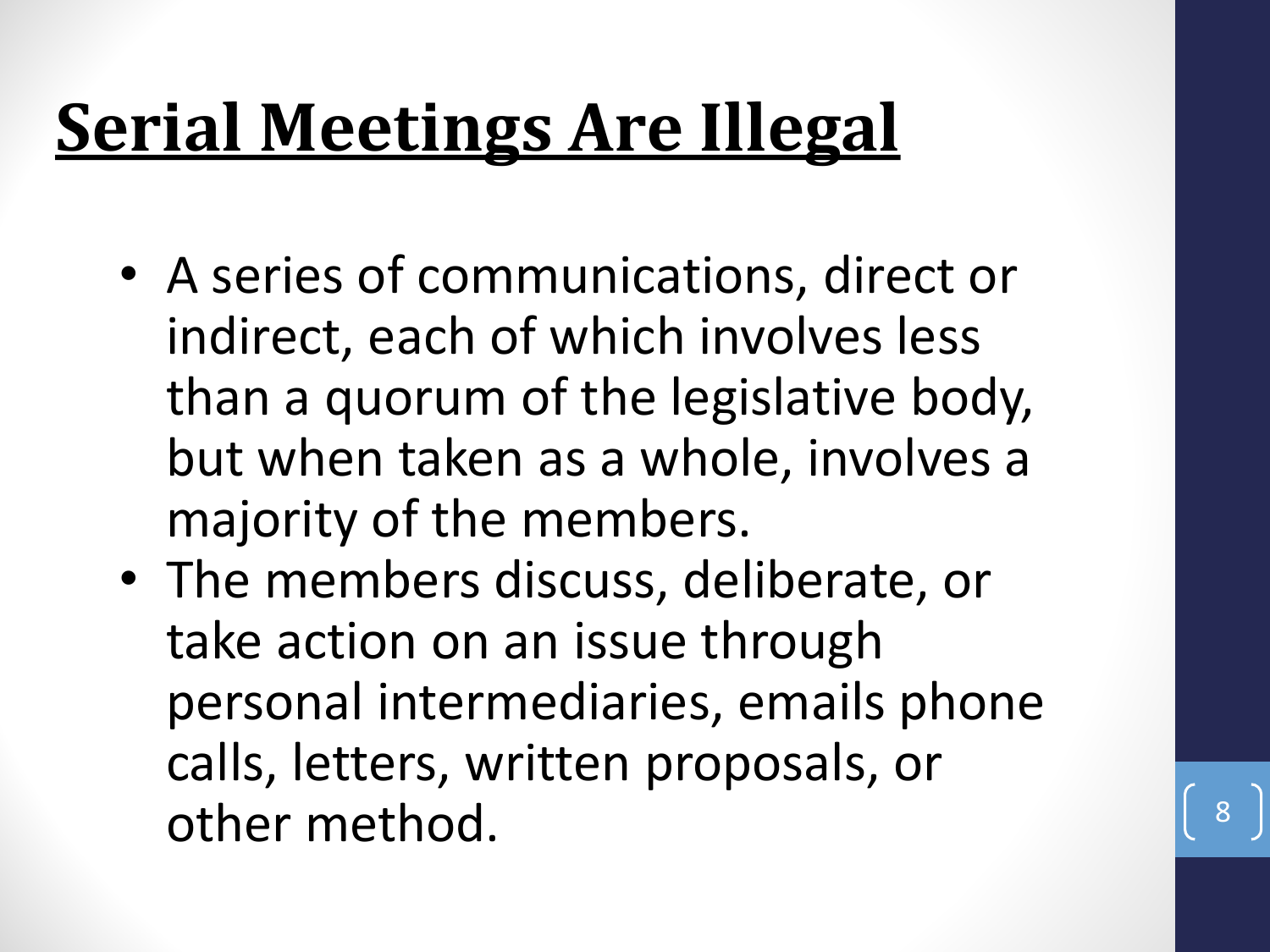### **Serial Meetings Are Illegal**

Types of Serial Meetings

Hub and spoke



### Telephone or email chain



\* Individual briefings by staff are permitted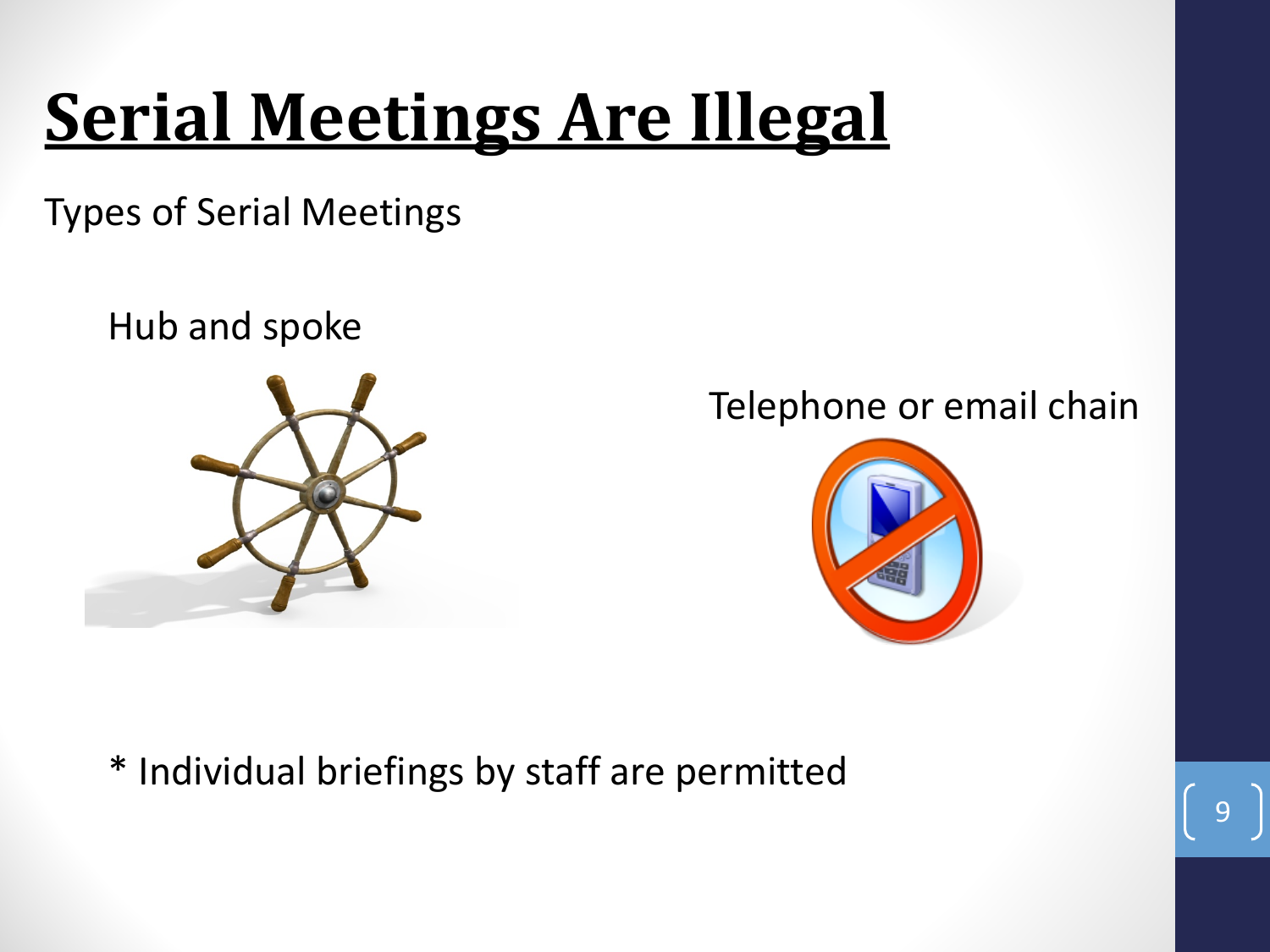### **Public Records Act**

- E-mails/text messages/social media posts addressing body issues are public records and, if requested, probably would need to be publicly disclosed
- Rule even applies to messages sent or received on personal accounts and personal devices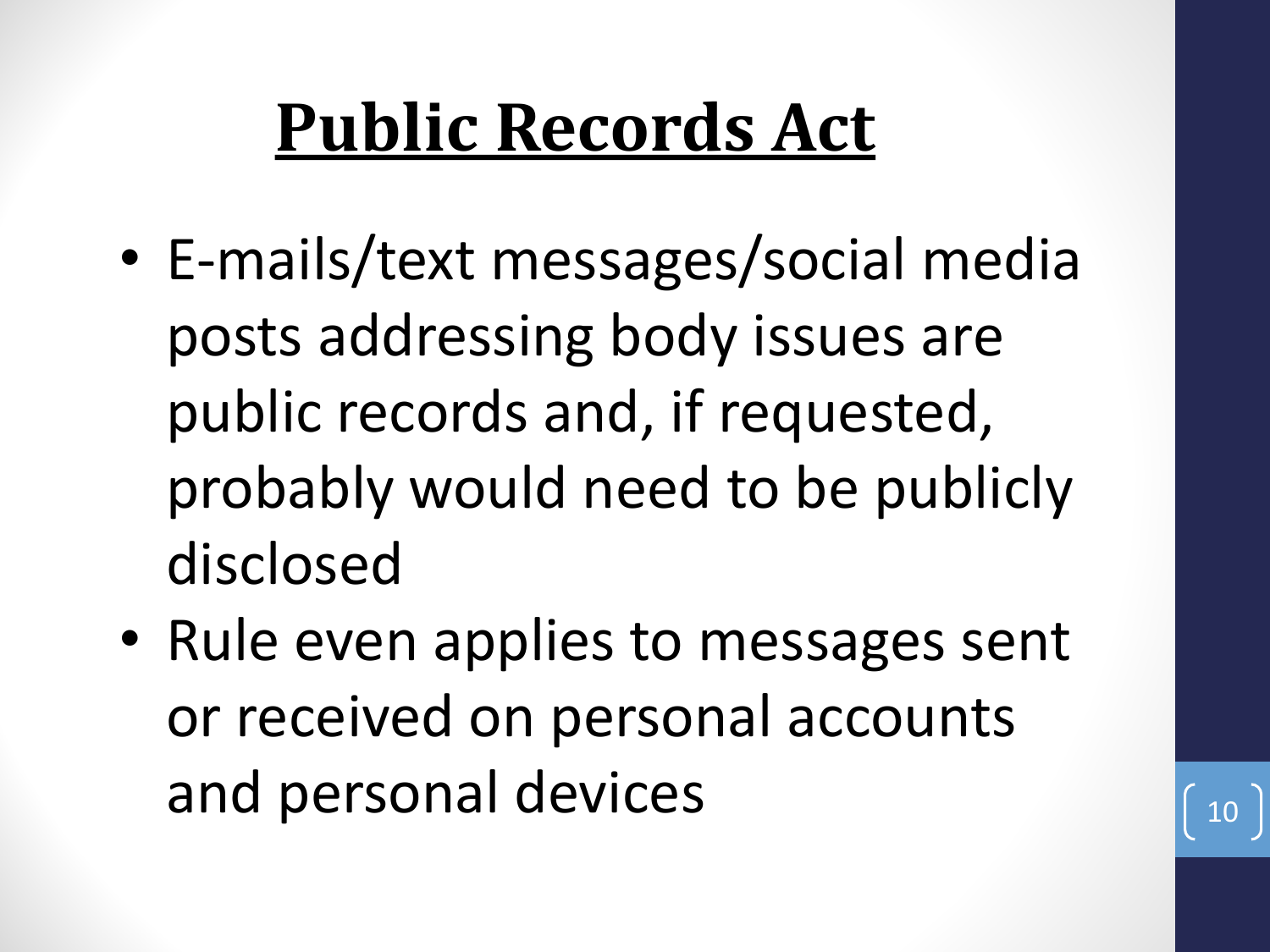### **Rules Governing Meetings**

Agenda Requirements for Regular Meetings

- Must post 72 hours prior to the meeting
- Must include the time and location of the meeting
- Must contain a brief general description of each item to be discussed or addressed

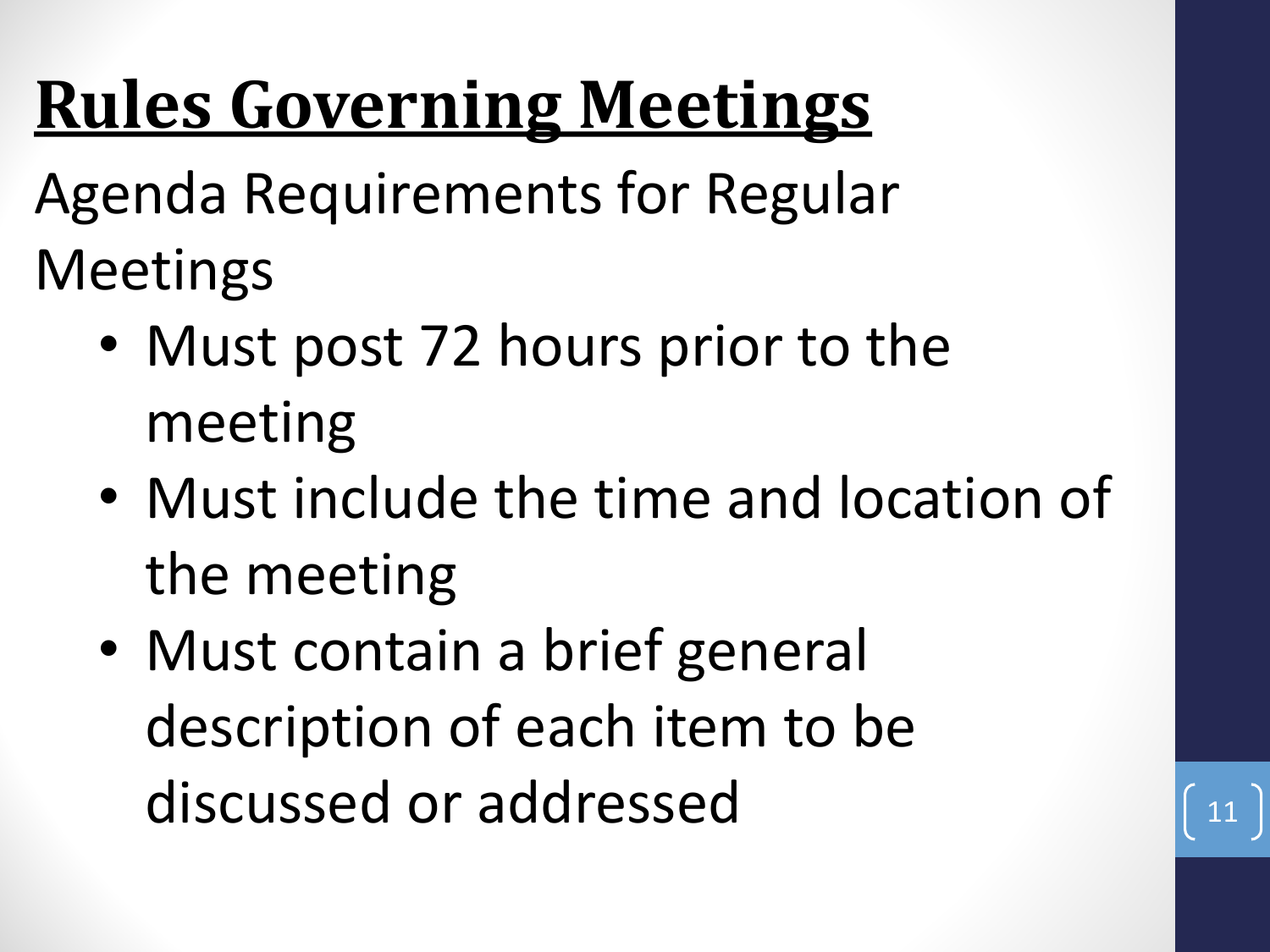### **Public Participation**

- Members of the public have the right to directly address the body on **any item of public interest if that item is under the jurisdiction of the body**
- For agenda items, the public must be given an opportunity to comment **before** action taken



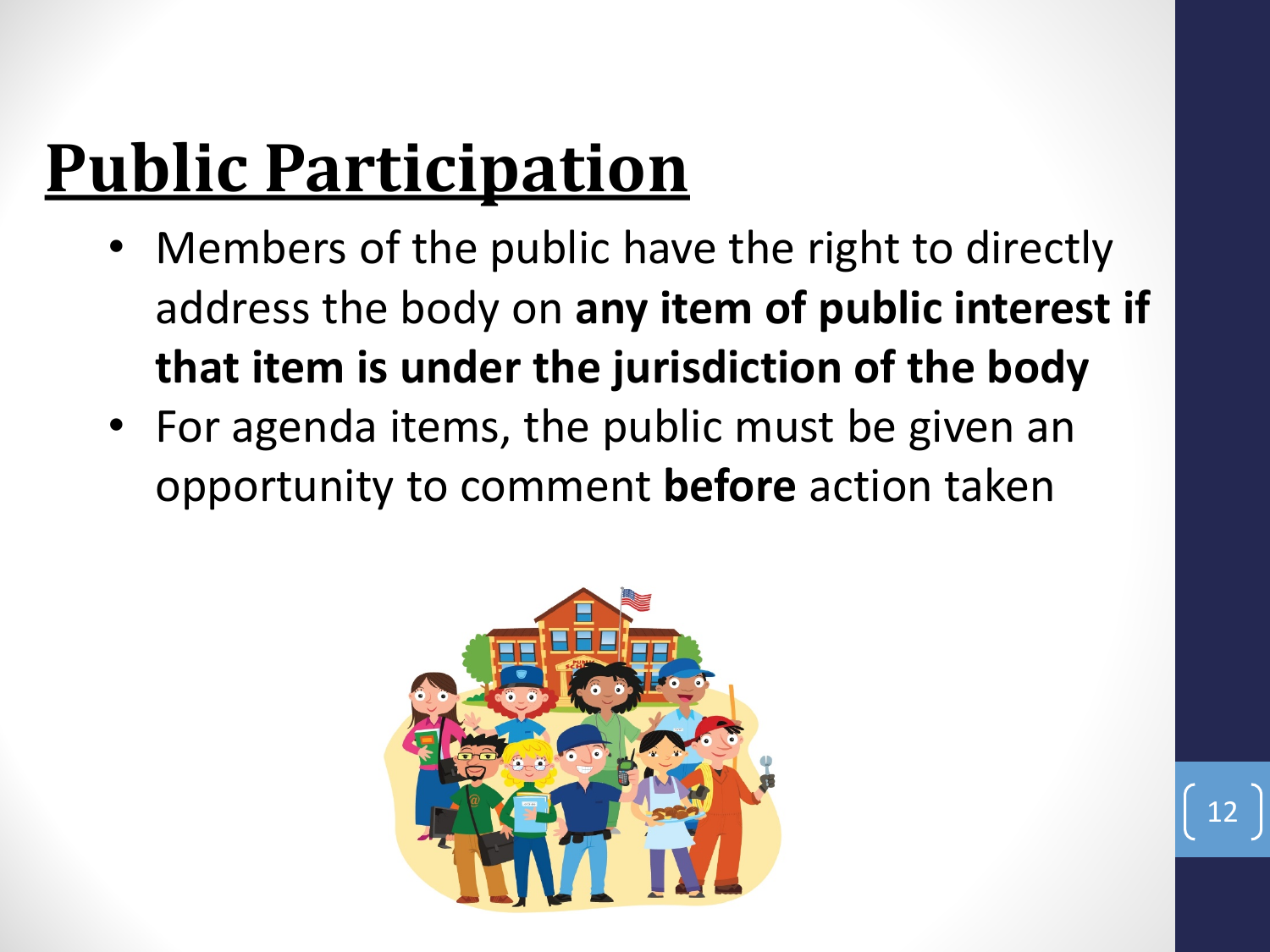## **Public Participation**

- Can speak on any item in subject matter jurisdiction
- Can criticize
- Not required to register
- Public recording permitted
- If the body reviews documents, copies of those documents must be publicly available

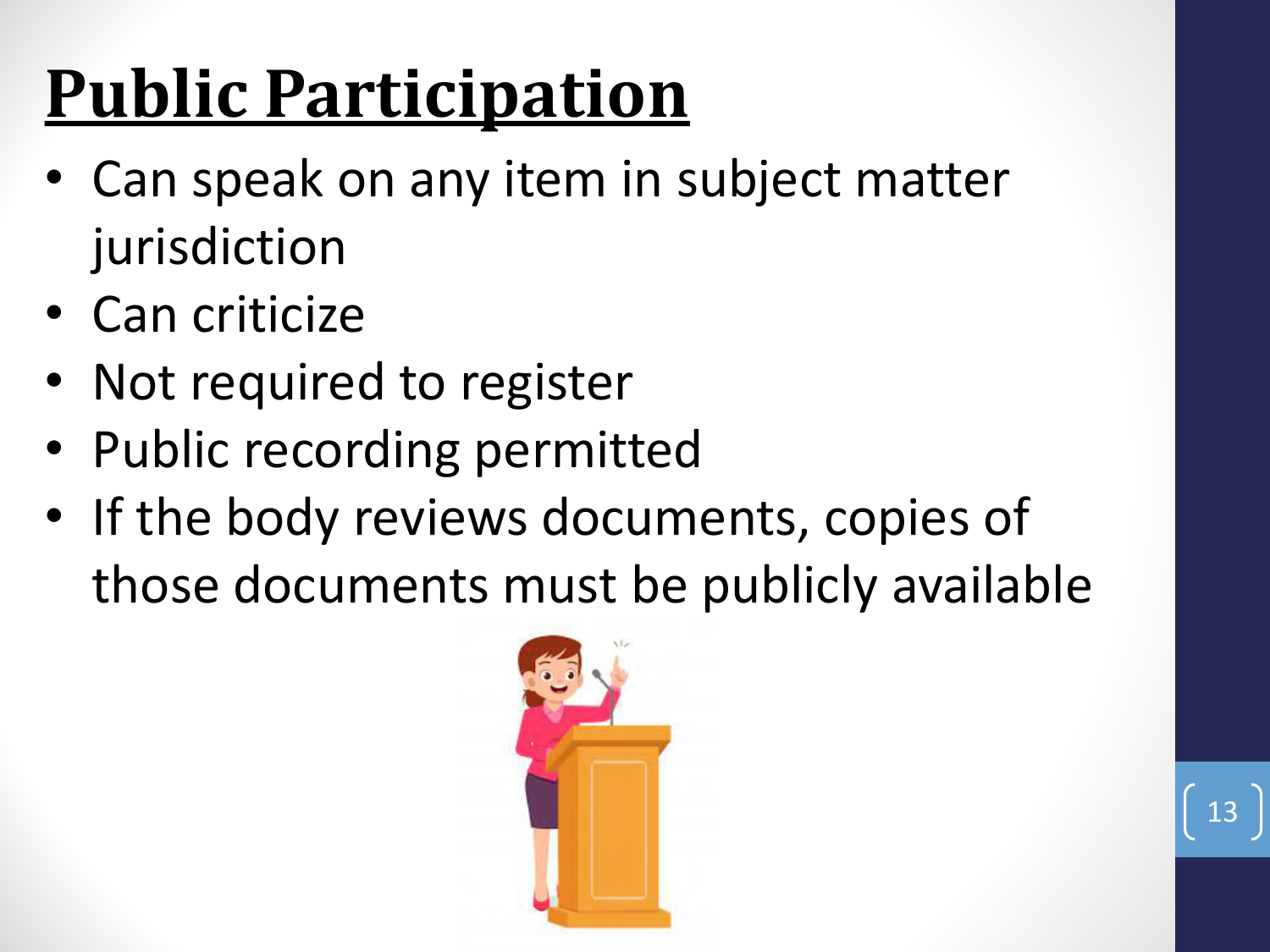### **Action Allowed on Agenda Items**

• In general, HEAC can only discuss and take action on agenda items

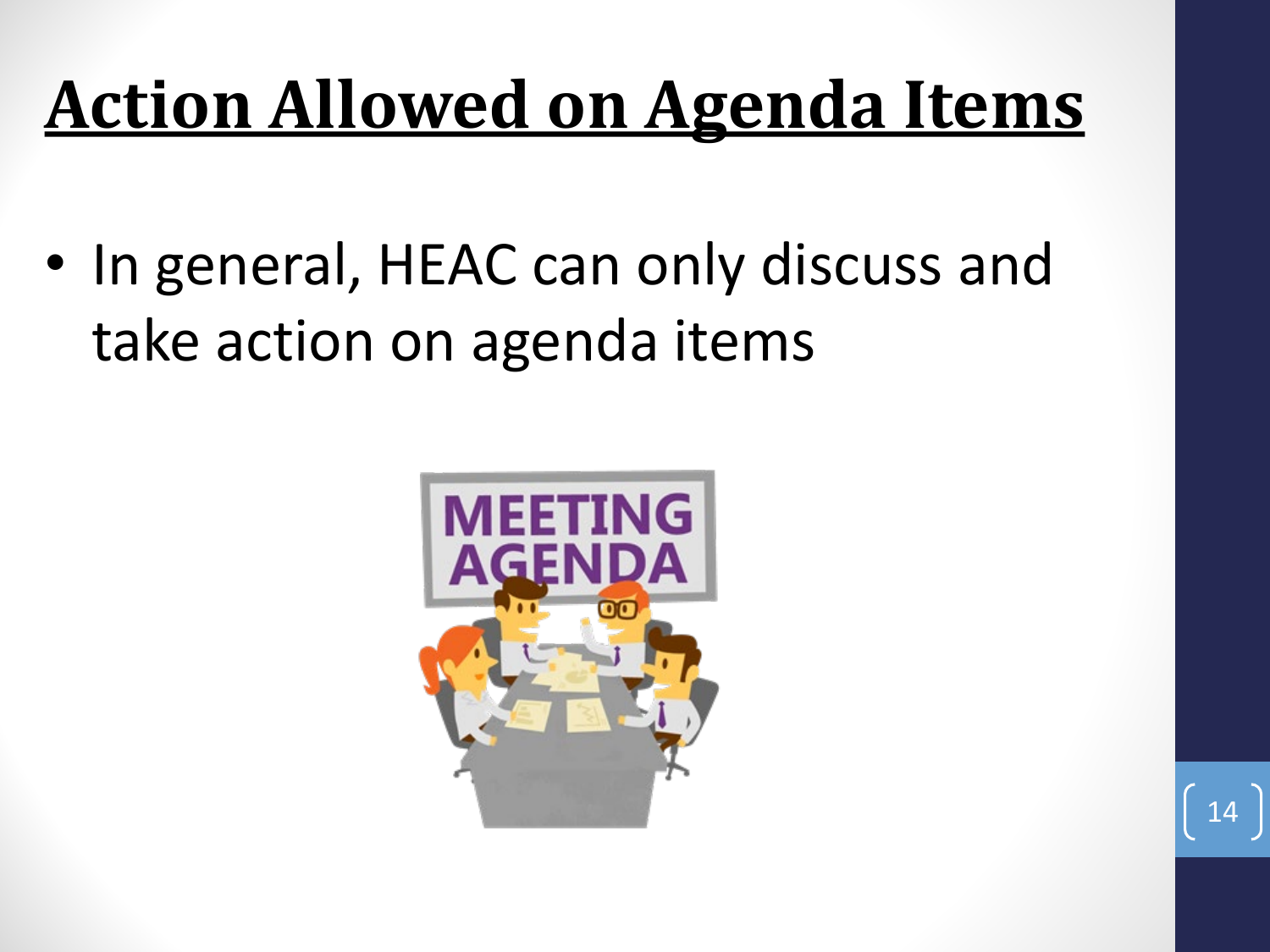

#### **MISSION**

The mission of the VCHCA is to provide comprehensive, cost-effective, compassionate healthcare for our diverse community, especially those facing barriers.

### **INTRODUCTION**

On November 10, 2020, the Board of Supervisors (BOS) of Ventura County adopted a resolution declaring racism a public health crisis, making a commitment to promote equity, inclusion, diversity in housing, employment, economic development, public safety, and health care in the County of Ventura. The Ventura County Health Care Agency (VCHCA) will honor the commitment by becoming a more racial equity and justice-oriented organization in service to our community. This charter introduces The Healthcare Equity and Advisory Council (HEAC) to expand efforts toward community and patient partnership engagement to advance equity in healthcare. Formalizing these partnerships will provide structure and support to already existing community-focused committees within VCHCA that will fall under the HEAC umbrella.

#### **PURPOSE and SCOPE**

The Healthcare Equity Advisory Council (HEAC or "Council") is a working group of healthcare subject matter experts and community stakeholders who advocate for equity for historically underserved communities. The World Health Organization (WHO) states that health equity is the absence of unfair, avoidable or remediable differences among groups of people, whether those groups are defined socially, economically, demographically, or geographically or by other dimensions of inequality (e.g. sex, gender, ethnicity, disability, or sexual orientation). The WHO further holds that health equity is achieved when everyone can attain their full potential for health and well-being. With that in consideration, the Council will convene to evaluate the delivery of healthcare services for underserved populations, including allocation of resources and personnel practices, and recommend strategies for improvement where gaps are identified.

The scope of this group will include:

- a. Provide input into the VCHCA Strategic Plan using a health equity lens.
- b. Initiate queries into healthcare system disparity data and consult the Ventura County Community Health Needs Assessment to inform discussion of this group.
- c. Invite leaders of working groups and departments to speak with the Council as needed.
- d. Provide input regarding potential measures of success for equity-related quality improvement projects.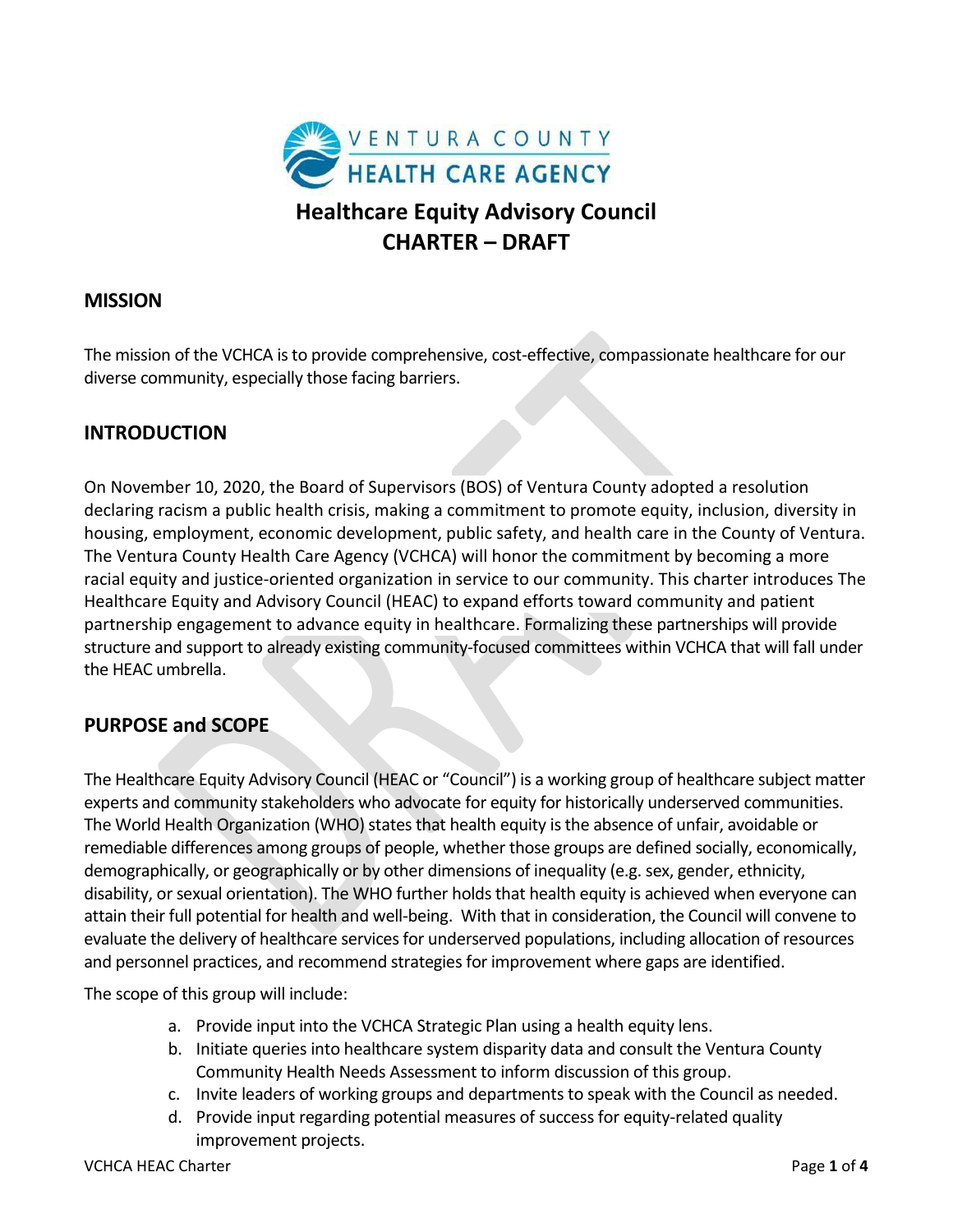- e. Provide input into VCHCA's public communicationsrelated to equity work.
- f. Provide input into new and ongoing initiatives directed at addressing healthcare disparities.

#### **RESPONSIBILITIES AND STRATEGIES**

In collaboration with VCHCA, the Council shall:

1. Engage the communities we serve to identify and understand needs that address healthcare equity opportunities.

#### *Strategies*

- a. Establish meaningful conversations in HEAC meetings.
- b. Collect and analyze data to understand where disparities exist.
- c. Leverage community needs assessments and partner data.
- d. Create action steps and timelines for identified opportunities.
- 2. Develop and implement strategies to promote healthcare equity for all patients regardless of age, race, ethnicity, language, religion, spiritual practice, sexual orientation, gender identity or expression, socioeconomic status, mental status, disability, and medical condition. *Strategies*
	- a. Targeted quality improvement efforts with metrics for evaluation.
	- b. Focus on equity and inclusivity in patient-centered healthcare services and programs.

#### **MEMBERSHIP**

- 1. HEAC membership shall be comprised of 7 members representing HCA and up 8 members representing the Ventura County community, all of whom possess one vote when votes need to be taken and recorded.
	- a. County staff shall be appointed by the HCA Director. Initial community members have been selected by a formation team consisting of County staff and community partners.
	- b. After the first term, community members shall be nominated by the Council members, approved by the HCA Director, and confirmed by a 2/3 vote of the Council.
- 2. Community members will represent the needs of, including but not limited to, the following populations: LGBTQ+, Hispanic, Latino and Latinx, Asian-American and Pacific Islander, Black, Indigenous and People of Color (BIPOC), individuals affected by mental health challenges, the aging population, the unhoused, the undocumented, the uninsured and underinsured, and people with disabilities.
- 3. The role of VCHCA membership will be to hear feedback, make recommendations, and bridge the HEAC work to internal efforts.
- 4. Members will serve three-year terms.
	- a. Appointees will commit to and fulfill the entire term.
	- b. If the person is no longer part of the organization they were representing, a new member will be nominated by the HCA Director and confirmed by 2/3 vote by the HEAC.
	- c. Members can be nominated for a second term by the HCA Director and confirmed by a 2/3 vote by the HEAC. No community member shall serve more than two consecutive terms.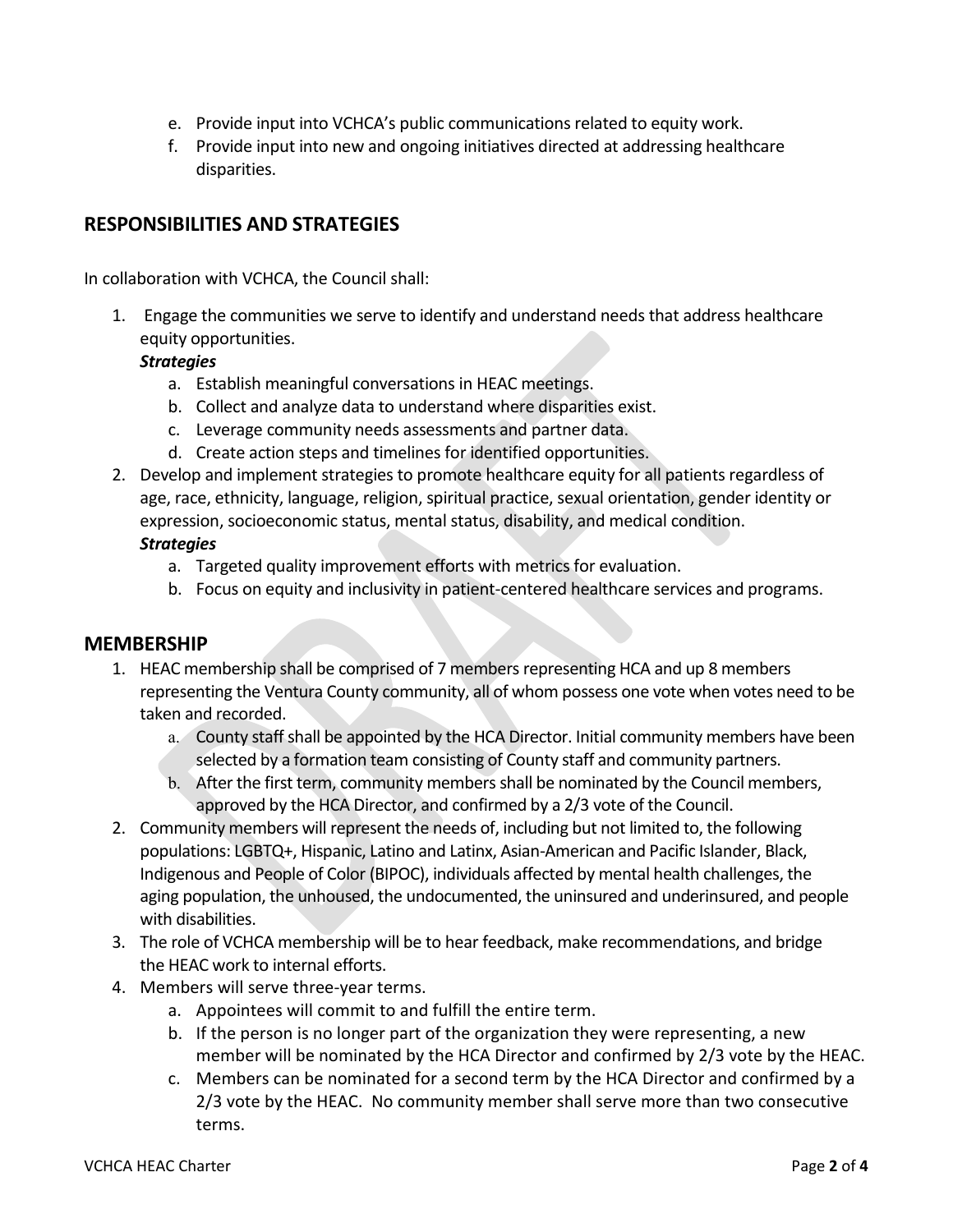- 5. A community membership may be declared vacant if a Council member has not attended two consecutive meetings. The vacancy will be filled through the standard nomination process.
- 6. At the HCA Director's discretion, any member may be nominated for removal from the HEAC, which would be approved by a 2/3 vote of the Council.

#### **RULES OF ORDER**

#### 1. **Quorum**

- a. A majority of active members constitutes a quorum. A quorum isrequired to convene a meeting.
- 2. **Duties of Presiding Officers**
	- a. The HCA Director or designee will be the Chair of HEAC, and a community Co-Chair will be elected annually from among the community members by a majority vote of the community members.
	- b. One member of the HCA staff will be designated as Secretary and will be responsible for Agenda and Minutes as well as written communication that originates from the Committee.
	- c. Additional invitees including community stakeholders and subject matter experts will be included on an as-needed basis upon agreement by the Chair and Co-Chair.

#### 3. **Voting**

- a. Actions of the committee will require a 2/3 majority vote of members in attendance.
	- i. Actions should include a timeline with a projected completion date (i.e. <2yrs).
	- ii. Electronic voting will be allowed when deemed necessary between meetings and will require voting from the full membership.

#### 4. **Rule of Discussion and Debate**

- a. HEAC members should know and understand the rules of parliamentary procedure. Every member will have ample opportunity to speak and address staff to the question or topic under consideration/debate. The member speaking will not be interrupted unless called to order by the Chair.
- b. The Chair and Co-Chair determine all points of order except that the HEAC membership may determine any point of order by majority vote.
- 5. **Meeting Accessibility**
	- a. In compliance with the Americans with Disability Act, persons who require accommodation for any audio or visual disability in order to participate in a community meeting, or require language interpretation services, may request assistance by contacting the Ventura County Health Care Agency at heaccouncil@ventura.org. If interpretation is required, please provide as much notice as possible and every effort will be made to make reasonable arrangements to ensure accessibility to this meeting.

#### **MEMBER CODE OF CONDUCT**